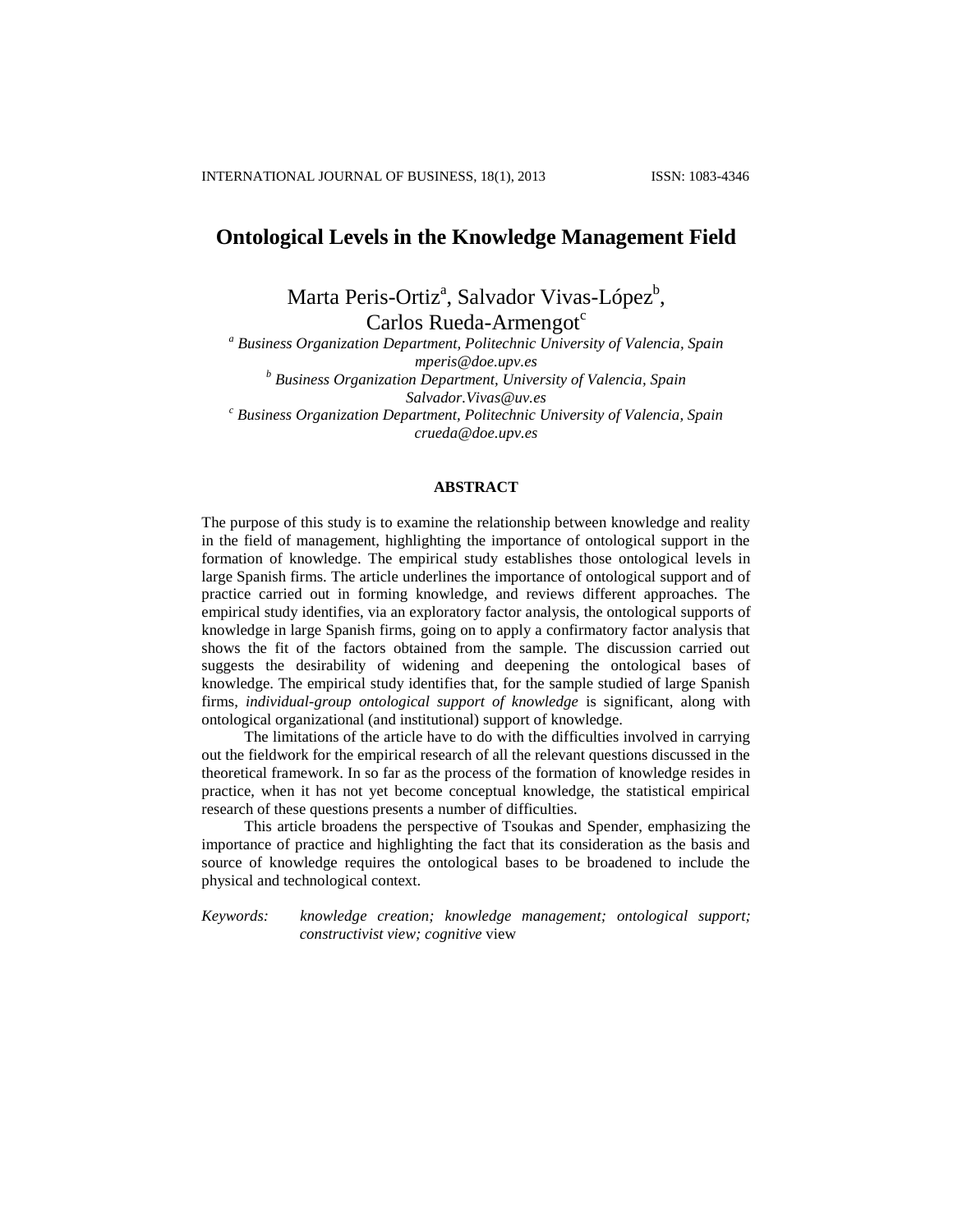### **I. INTRODUCTION**

The underlying purpose of this study is to examine the relationship between knowledge and reality in the field of management. All forms of our actions upon reality (knowhow, technology, organizational routines and differing practices) or of our understanding of the world (systematic organization of ideas and concepts) are *forms of knowledge*; and all the ways in which physical, technical or social reality manifests itself as a consequence of the nature or human action, are the *supports* on which knowledge is founded.

The *epistemological dimension of knowledge is concerned with its different forms or types.* The *ontological dimension* deals with the physical, technical or social supports *on and in interaction with which* knowledge is created. Our purpose is to highlight the importance of ontological support and the practices that go with it. The formation of knowledge, our understanding of the world and our capacity to act on it depend on how physical, technical and social reality are interwoven with human action; a question that requires a good deal of in-depth analysis. In general, the literature on knowledge has laid much more emphasis upon the epistemological dimension than on the ontological one, and in any case, when addressing the importance of context as an ontological support, it is normally done within the limits of a cognitive approach.

Sections two and three of this study go into a certain amount of detail on the question indicated in the preceding two paragraphs. Section four, through an empirical study of large Spanish firms, identifies the ontological supports of knowledge. Finally, section five discusses the results and presents some conclusions with suggestions for a wider research agenda for knowledge management.

#### **II. THEORETICAL FRAMEWORK**

The hands and minds of the members of an organization (managers, technical experts and employees), their formal technical and social relationships (management team, committees, work groups), other informal relationships, databases and the series of installations linked to obtaining the products and/or services of the firm make up the physical and social support, the *ontological support,* of knowledge. Based on this support and particularly on some of the components that go to make it up, arises knowledge linked to the different practices and experience accumulated through them.

The *supports for knowledge* and *knowledge itself* should be separated to carry out the analysis and conceptually order its different components and dimensions. The supports *on which* and /or *in which* knowledge is produced form the basis for the *ontological dimension*, and the identification and analysis of the knowledge produced will pave the way for the *epistemological dimension.* The first of these, in a *cognitive*  analysis of knowledge in organizations, refers to individual members of the organization, its groups and the organization as a whole (Nonaka and Takeuchi, 1995: 57; Crossan, Lane and White, 1999:  $523$ ).<sup>1</sup> The second refers to different types of knowledge, and in this sense, contributions that refer to the organization and the economy propose a wide range of names and descriptions.

Some of these correspond to *particular circumstances of time and place* (Hayek, 1945), knowledge *linked to information* (Arrow, 1973; Williamson, 1985), *specific*  knowledge (Fama and Jensen, 1983a,b), *tacit* and *explicit* knowledge (Polanyi, 1962;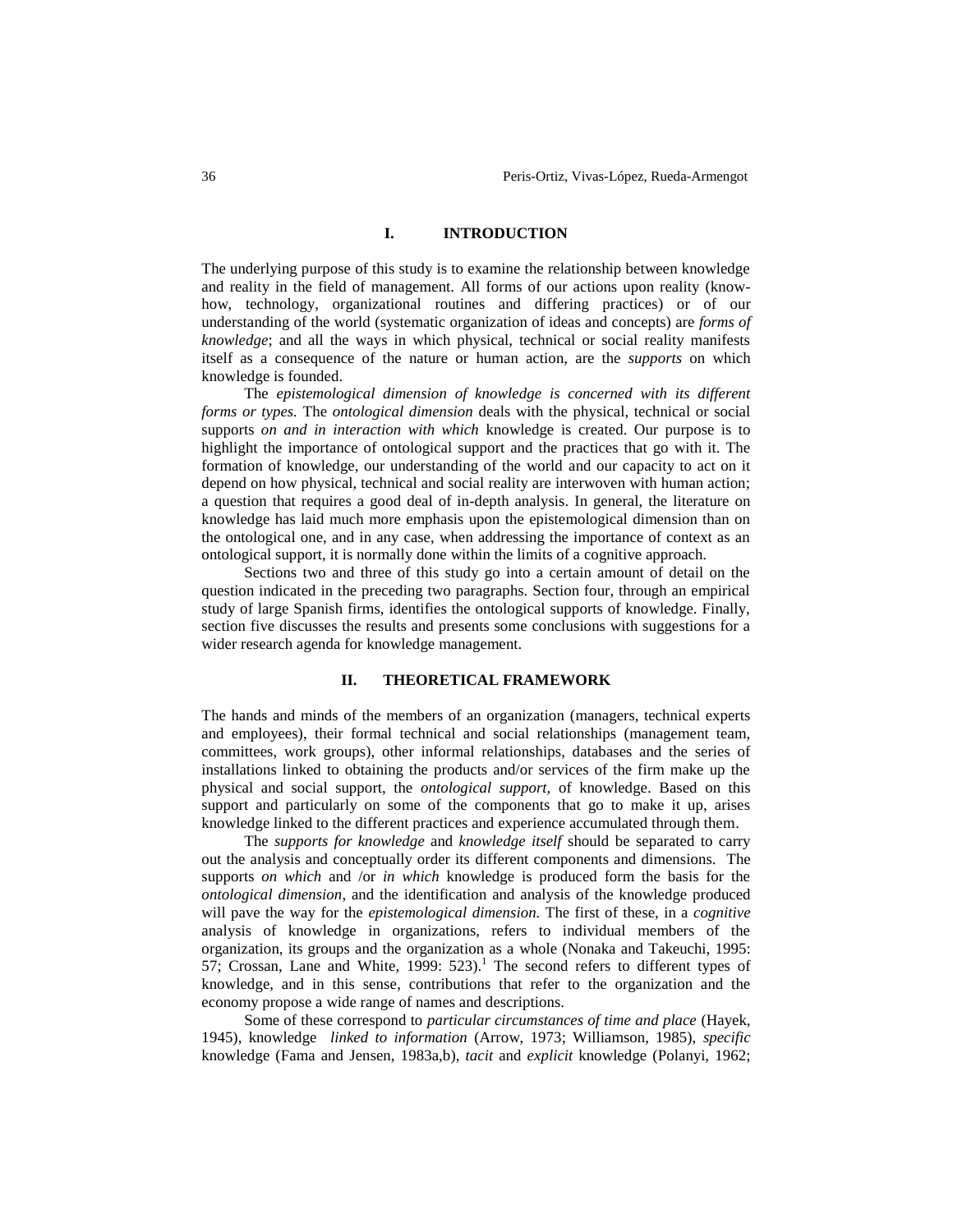Nonaka, 1991), *analyzable* or *non-analyzable* knowledge (Perrow, 1967, 1970), *human capital* (Becker, 1993), *organizational routines* (Nelson and Winter, 1982), *core competences* (Prahalad and Hamel, 1990), and knowledge *linked to the organizational context and to practice* (Weick and Roberts, 1993; Tsoukas, 1996; Spender, 1996, 2007, 2008).

The complexity of the epistemological dimension, as shown by the previous paragraph, is evident. Some of the questions underlying the different names are, firstly, that *creating knowledge consists of combining* (interacting with the internal and external context, and emphasizing practice); but *knowing consists of breaking down*  (distinguishing, ordering and conceptually labeling). Secondly, and in the same sense, the two types of more general knowledge, and which embrace all the other types, correspond to the *knowledge of concrete situations* (ontologically infinite), and to *abstract or conceptual knowledge* of an *intersubjective* nature (which we consider to be *scientific knowledge*). Finally, one stream of thought, the *cognitive view* (Polanyi, 1962; Nonaka, 1991), examines abilities and skills and their relationship with conceptual knowledge (the thinking in the mind); whilst the *constructivist view* (the enactment described by Weick, 1969) examines the way in which the members of an organization relate to the material and social world, obtaining knowledge in order to transform it (the thinking in the mind, but as a result of the environment) (Weick and Robert, 1993; Spender, 2008: 168).

The distinction between knowledge of particular situations (concrete) and abstract or conceptual knowledge, along with the differences between constructivist and cognitive view, can help to come up with a general classification of the different ways in which knowledge is labeled. Table 1 shows this classification but adds the column *other approaches* in order to include the labels for knowledge that exclude the concepts of cognitive view or constructivist view. This table also excludes the concept of intersubjectivity from abstract or conceptual knowledge as, in organizations, explicit knowledge depends upon its particular idiosyncratic environment. Some forms of knowledge have two dimensions and are classified into two different boxes.

|                                          | <b>Constructivist view</b>                                                                          | <b>Cognitive view</b>                              | Other approaches                                                                           |
|------------------------------------------|-----------------------------------------------------------------------------------------------------|----------------------------------------------------|--------------------------------------------------------------------------------------------|
| Knowledge<br>of particular<br>situations | • Organizational<br>routines<br>• Core competences<br>• Knowledge linked to<br>concept and practice | • Tacit knowledge<br>• Non-analyzable<br>knowledge | • Knowledge of<br>particular<br>circumstances of<br>time and place<br>• Specific knowledge |
| Abstract,<br>conceptual<br>knowledge     | • Organizational<br>routines<br>• Core competences                                                  | • Explicit knowledge<br>• Analyzable<br>knowledge  | • Knowledge linked<br>to information<br>• Human capital                                    |

**Table 1** A classification of different labels and types of knowledge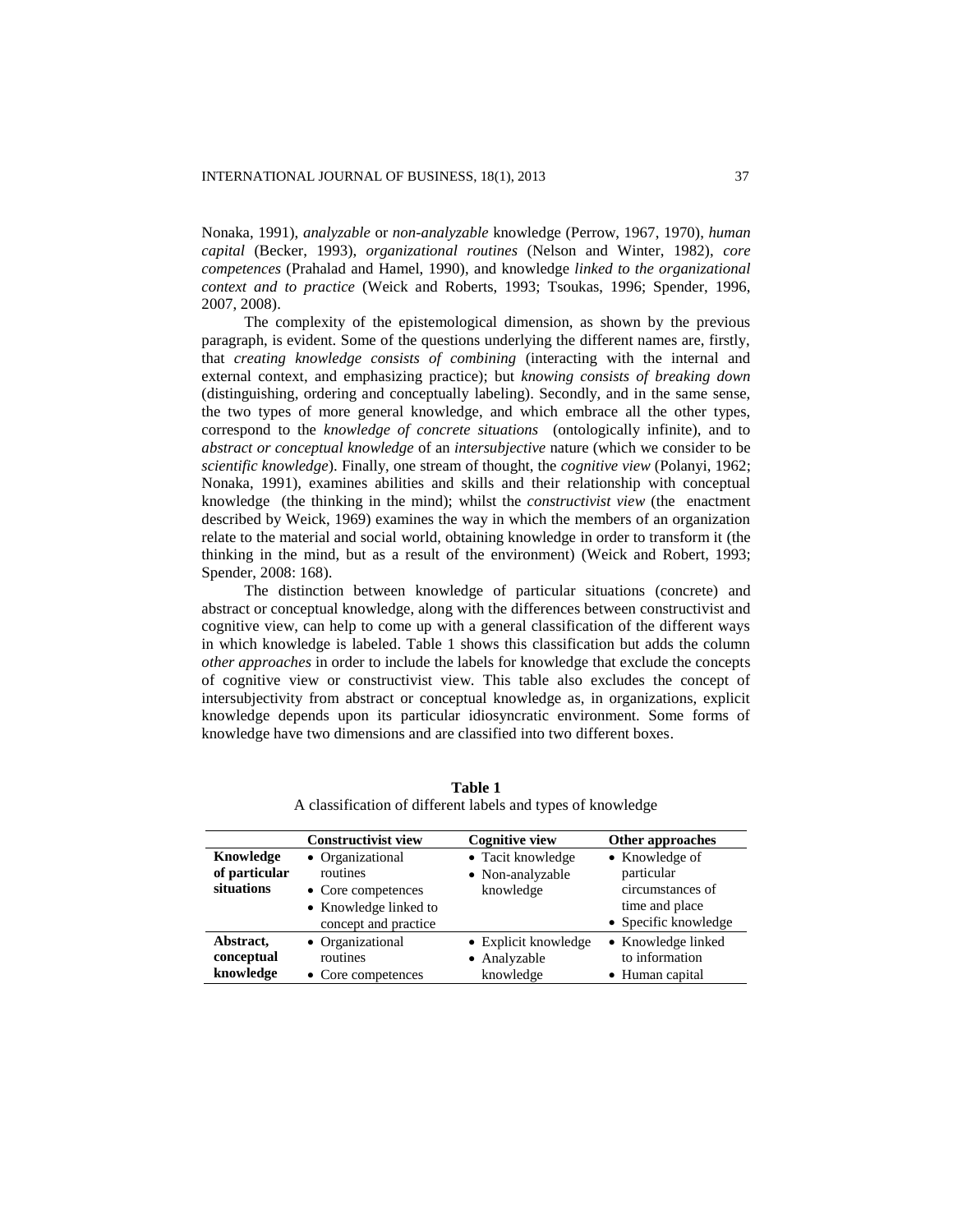### **III. ONTOLOGY AND EPISTEMOLOGY IN KNOWLEDGE AND KNOWLEDGE CREATION**

Should ontology and epistemology be joined or separated? We have stated that the *supports of knowledge* and *knowledge in itself* should be separated in order to carry out the analysis and to order their different components; but also that *creating knowledge consists of combining*, of interacting with the internal and external context, and laying greater emphasis on practice. If we want to know what the world is like at a given moment, we need to stop time, separate and analyze. If we want to know how the world is transformed, how learning and experience are accumulated and how knowledge is created, we should make an in-depth examination of how physical, technical and social reality is interwoven with human action. The former is essential and allows us to ascertain the state of the world; the latter is also vital and enables us to understand how it changes and transforms. Physical, technical and social reality is *ontic*; the support and framework for our existence. The forms of human action that correspond to procedures and methods, in particular when they refer to systematic knowledge or the understanding and order of conceptual knowledge, they belong to *epistemology*. Mir and Watson (2000: 941) refer to the constructivist methodology highlighting that the lead role played by human action in the world management (and in scientific construction) leads to an *epistemological relativism*, whilst maintaining an *ontological realism*. However, Spender (2008) underlines the fact that, although our vision is influenced by the nature of things, the decisive factor is that things ontology) take on the aspect that our vision attributes it with.<sup>2</sup>

Put differently, out of the infinite aspects that reality contains, the method or procedure that we use for understanding it selects only some of them in such a way that epistemological relativism inevitably turns into ontological support. Everything is relative and depends upon the conventions of the community (of managers or scientists that deal with a system of concepts or a paradigm. However, the nature of things manifests itself in the business world via the different markets and industries that require varying technologies in order to obtain the range of products and services. Such a system equally requires different forms of work, different levels of knowledge possessed by employees and different forms of administration. In studies of a very different nature, this fact is underlined by the contingent approach (Burns and Stalker, 1961; Donaldson, 2001; Yin and Zajac, 2004); even though the way in which reality conditions us can be altered by the way we perceive it (Prahalad and Bettis, 1986) and by our actions, which can modify it (Weick, 1969; Child, 1997; Hambrick, 2007).

Another important question, which derives from the relationship between reality and the way we act upon it, corresponds to *change.* The sequence formed by knowledge creation, new knowledge, innovation, change in the conditions of competition (or the environment), has its origins in the *infinite nature of concrete reality* and in the *way in which we penetrate it through practice*, by means of our a priori and our experience. Ultimately, this is what the *planning for innovation* consists of suggested by Hamel and Prahalad (1994), the *parallel structures of* Nonaka and Takeuchi (1995), or the *entrepreneurship activity* proposed by Zotto and Gustafsson (2008: 97) (an "innovation, venturing and strategic renewal"). It is a matter of establishing the contextual conditions that enable immersion into reality (partially bounded by the aims of the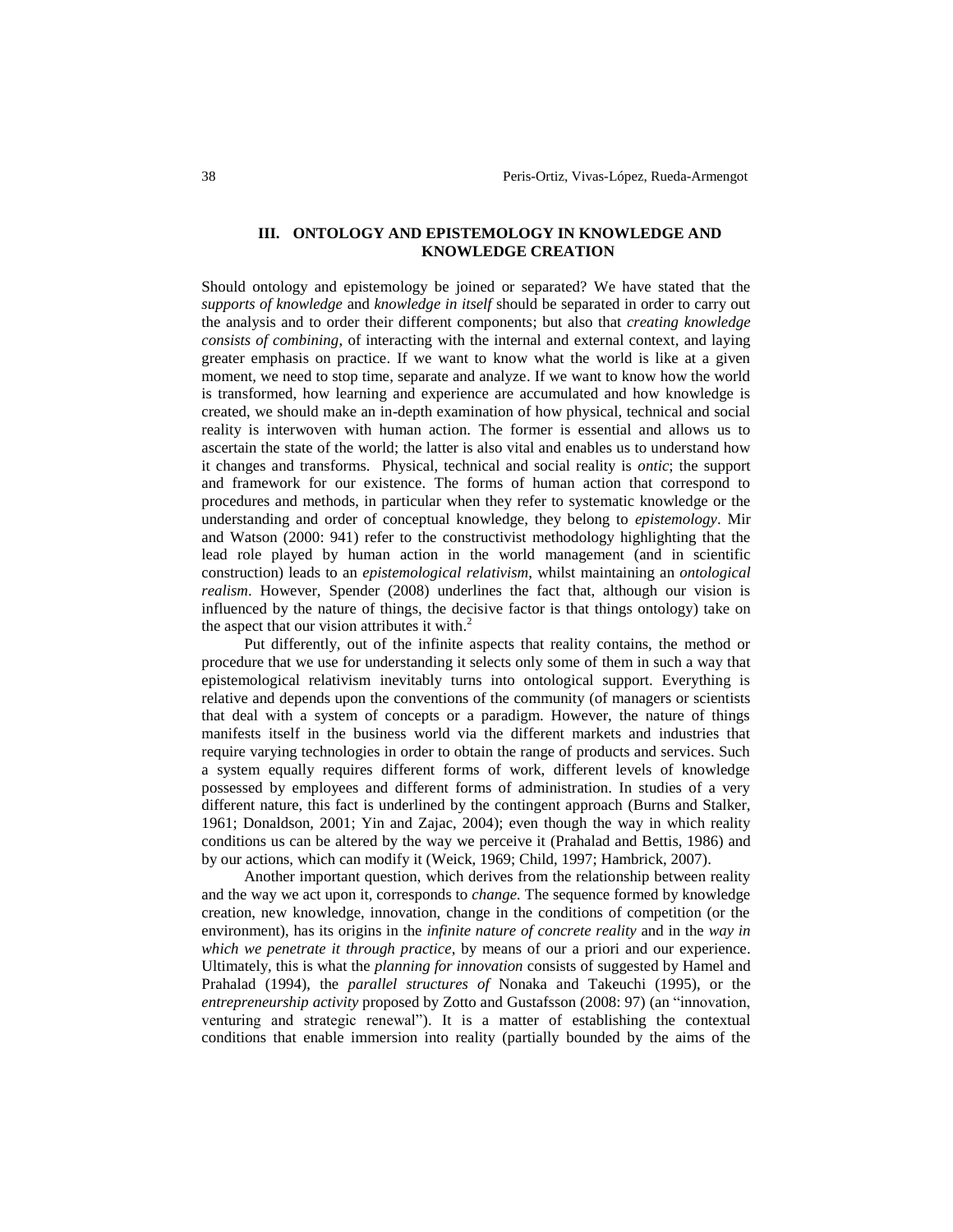firm), thereby making its transformation possible. In this way, together with new knowledge, the *ontic* nature of its support will also change.

New knowledge (episteme) cannot exist without it being founded on new aspects or dimensions of a physical, technical or social nature (*ontic* aspects). Going further than a merely cognitive conception, knowledge takes over reality and in so far as new aspects of reality are discovered or transformed (Spender, 2007, 2008); and bearing in mind that reality is ontologically infinite, this is a bottomless source of possible inventions and innovations and represents the ultimate explanation of change through leading innovative firms and their corresponding sectors or industries. It is not change that forces us to modify our behavior; it is our actions that modify the physical, technical and social support which lead to change. The *infinity of concrete things*, of concrete reality, is the endless source of knowledge, innovation and change.<sup>3</sup>

The forms of knowledge called *knowledge of particular circumstances of time and place, specific, tacit, non-analyzable knowledge, knowledge of a relevant part of organizational routines and core competences*, and *knowledge linked to the organizational context and to practice* (table 1), are all forms of experience and practical knowledge of concrete reality. They are forms of acting in the world that can only be partially incorporated in the processes of thinking in the mind (explicit or analyzable knowledge). The knowledge embedded in reality cannot only be conceptualized knowledge, it is, at the same time, and necessarily, a knowledge of practice close to reality and which depends, to a large extent, on what that reality is like.

All the discussion contained above is relevant to this study because it examines *ontological levels and knowledge management*, and the ontological supports in which knowledge is produced (Nonaka and Takeuchi, 1995; Crossan, Lane and White, 1999). For Nonaka and Takeuchi (1995: 59), in reference to the ontological dimension, "[i]n a strict sense, knowledge is created only by individuals", although "[t]he organization supports creative individuals or provides context for them to create knowledge", and "[o]rganizational knowledge creation (…) should be understood as a process that organizationally amplifies the knowledge created by individuals". The ways in which the organization lends support to the individual and collective creation of knowledge corresponds, on an ontological level, to individuals, groups, the organization as a whole, and interorganizational processes; and on an epistemological level, knowledge is created via the interaction between tacit and explicit knowledge, in a process of transformation that goes through the stages of socialization, externalization, combination and internalization (SECI model).

The parallels between this model and the later contribution by Crossan, Lane and White (1999) are important. For Crossan *et al*. (pp. 523-525), ontological levels that lend support to learning correspond to the first three suggested by Nonaka and Takeuchi: individual, group and organizational; and on an epistemological level, knowledge is created though the stages of intuiting, interpreting, integrating and institutionalizing, and their interaction. The intuiting stage (individual practice and experience, images and metaphors), similar to the socialization stage described by Nonaka and Takeuchi, but according to the latter authors (1995: 62) "socialization is a process of sharing experiences and thereby creating tacit knowledge such as shared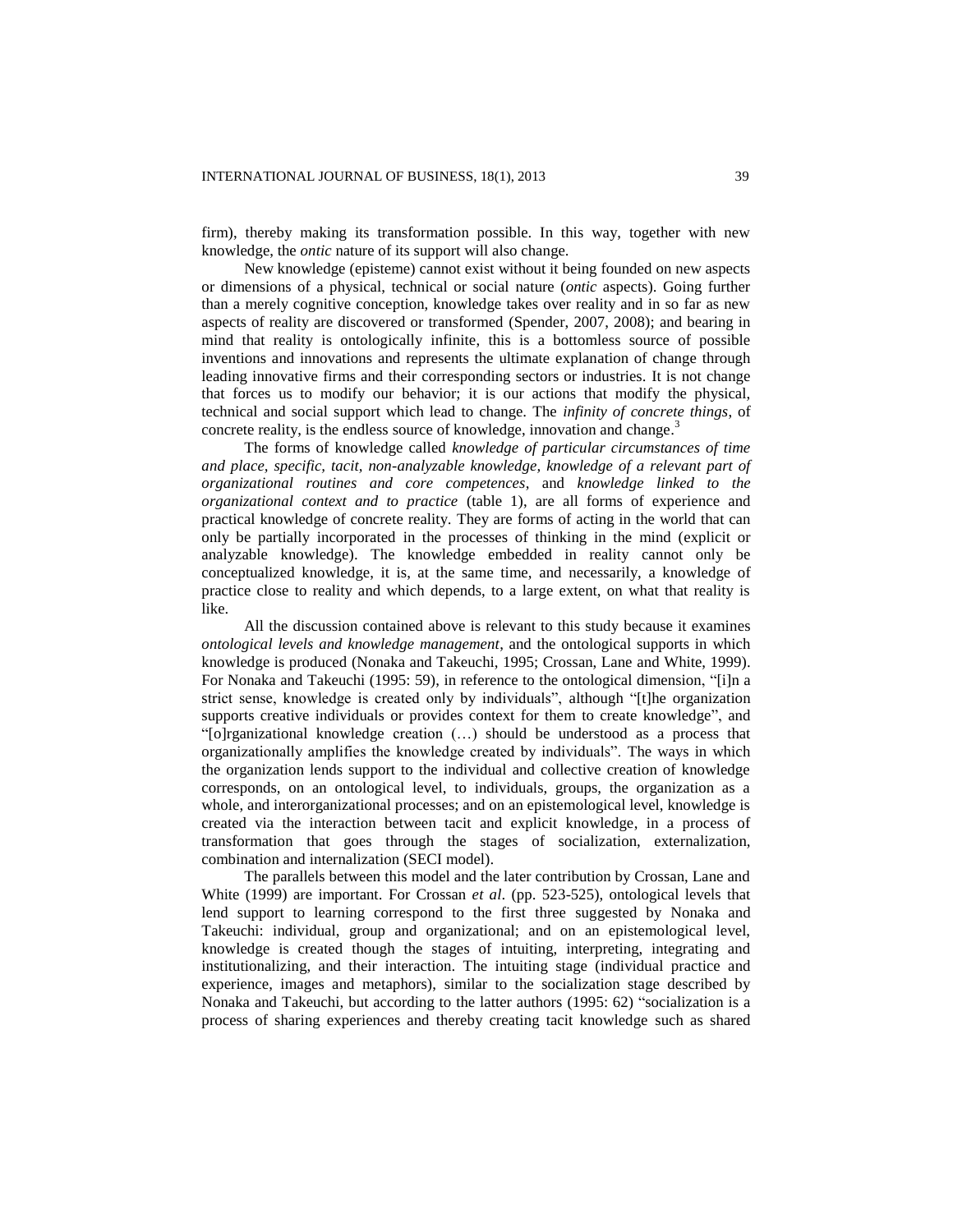mental models and technical skills". Consequently, the technical support is different. According to Crossan *et al*. (p. 526) it is individual, whilst it is simultaneously individual and group-oriented in Nonaka and Takeuchi.

In the remaining stages of knowledge creation, the coincidences between the model of Nonaka and Takeuchi and that of Crossan *et al*. are greater. Interpreting, mutatis mutandis, can be viewed as the externalization stage of knowledge that occurs between the ontological group and organizational levels; integration is analogous to the combination of knowledge, or the diffusion within the organization of explicit knowledge, proposed by Nonaka and Takeuchi; and institutionalizing implies incorporating new knowledge in to the functioning of the organization as a whole, both in managerial and operational practice, leading to new situations that will start new learning processes (the internalization of knowledge described Nonaka and Takeuchi, 1995: 69-70).

Both models are important contributions to the theory of knowledge, in spite of the fact that their approach is essentially cognitive. Looking further than the richness of the ideas contained therein and the abundance of important details in both approaches, their proposal leads to an excessive separation between *ontological support* and *knowledge creation*, in such a way that, as we have discussed, there is more of an emphasis on the epistemological process in itself (the interaction between different types of knowledge) than the dynamics between ontology and epistemology (the relationships between reality and knowledge through practice).

What this article highlights, as a result of the previous discussion, is the importance of examining two questioned in particular. Firstly, it deals with the *ontological support-knowledge creation* relationship. Secondly, by comparing the work of Crossan *et al*. (1999) and Nonaka and Takeuchi (1995), we can address the following questions. On what ontological supports is knowledge created? On *individuals, groups and the organization*, are they independent or do they have close interaction with one another as entities? Or is the individual level, which is undoubtedly essential, swallowed up by the group, as Nonaka and Takeuchi suggest, leading to *groups and the organization* as the only ontological levels? These last questions have been investigated in the empirical study we will now go on to describe.

Consequently, the hypotheses for contrast are:

*H1. The creation of knowledge by individuals (intuiting, tacit knowledge) has, as ontological support, the individual that learns and physical, technical and social objects that are the focus of their activity.* 

*H2. The creation of individual or collective knowledge (intuiting, interpreting, tacit and explicit knowledge*,*) simultaneously has, as ontological support, the individual and group that learn and physical, technical and social objects that are the focus of their activity.* 

*H3. The creation of knowledge in the organization as a whole (integrating and institutionalizing through combination and internalization), has, as ontological support, all the managerial and operational levels of the organization, all its areas and the set of beliefs and know-how that go with them*, *together with the physical, technical and social objects that are the focus of their activity.* 

In the three hypotheses formulated, the relationship between knowledge creation and the physical, technical and social objects upon which learning is produced is situated further than the limits of the cognitive approach of Crossan *et al*. (1999). This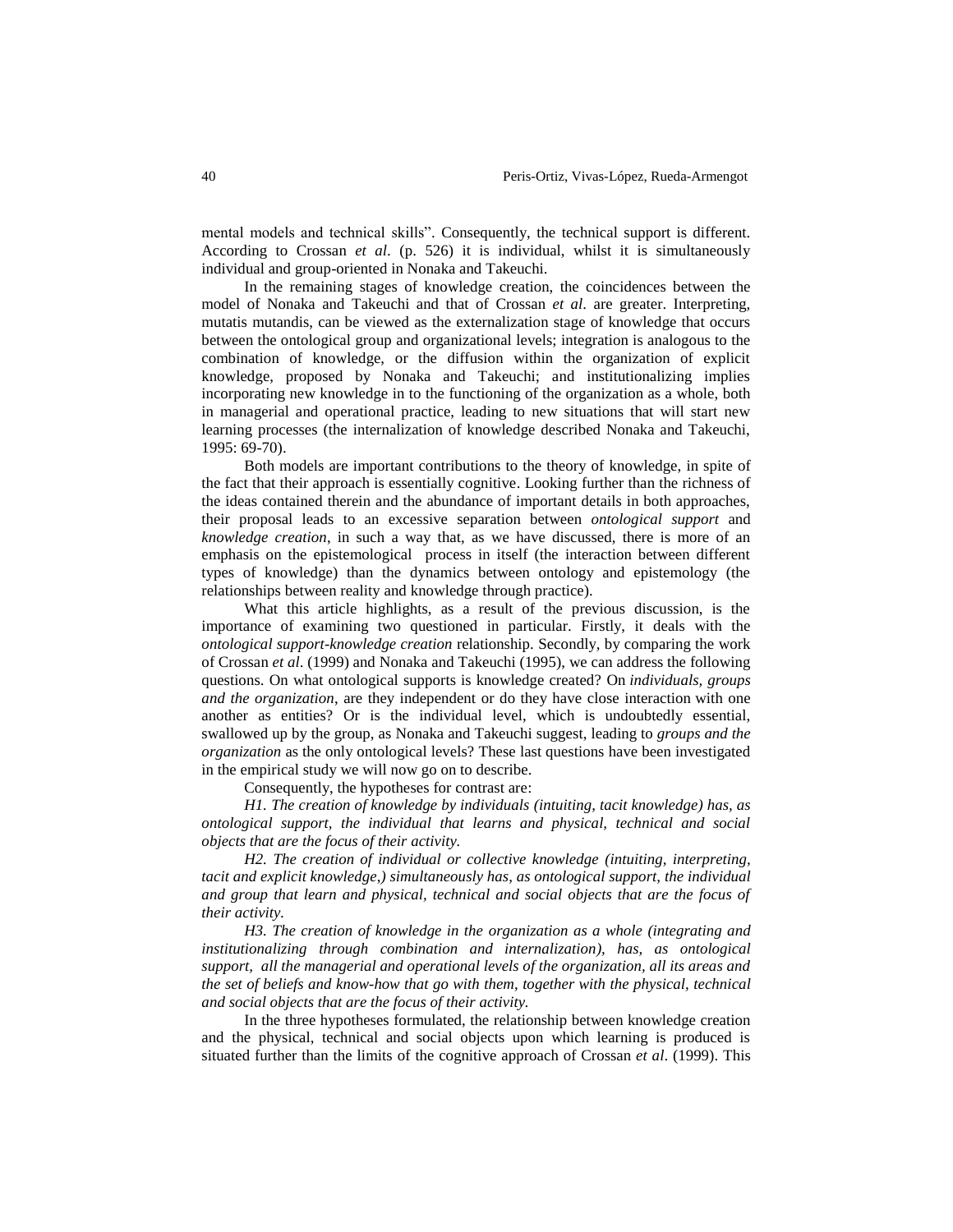can also be said, though to a slightly lesser extent, with regard to Nonaka and Takeuchi (1995). The relationship with physical, technical or social objects highlights the importance of practice in the formation of knowledge (Spender, 2007, 2008) and the fact that its creation requires ontological support which exceeds that of its individual members or collectives within the organization.

Figure 1 shows the theoretical model. The continuous lines indicate what we will go on to assess in the empirical study.



**Figure 1** Model for knowledge creation

# **IV. EMPIRICAL STUDY**

#### **A. Approach**

The population for this research consists of 1465 firms and corresponds to the number of large Spanish firms that appear in the Dun & Bradstreet database for the year 2007. These large firms have over 250 employees and an annual turnover of more than 40 million Euros.

In 182 cases, we were unable to contact any managers that would answer our questionnaire, and thus made contact with 1,283 firms via electronic mail or telephone. 96 of these firms (7.5%) declared themselves unwilling to collaborate in the study. Therefore, 1,187 questionnaires were sent out, 1,078 via an e-mail that contained a link to a webpage for this purpose and 109 by fax. 167 valid questionnaires were received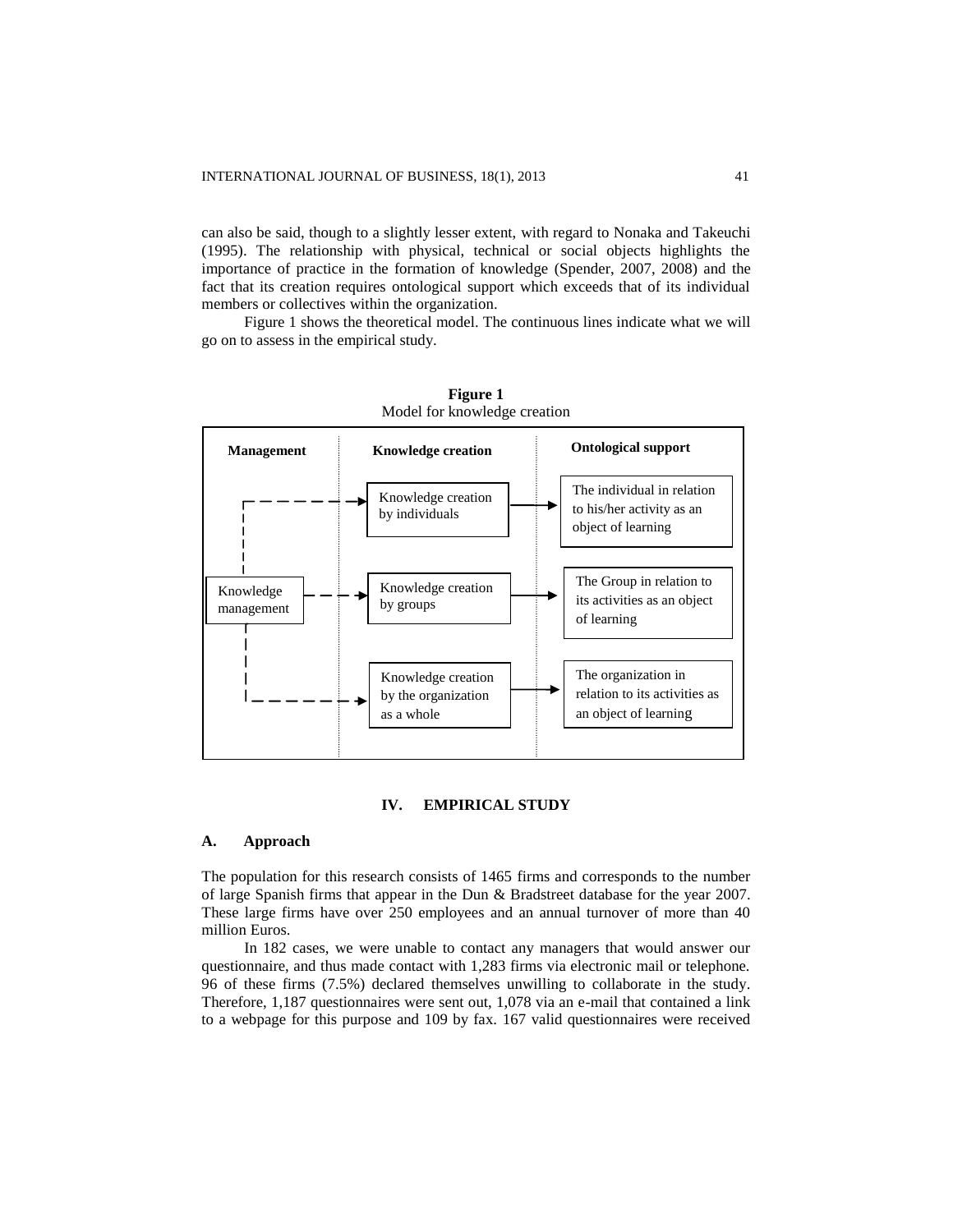(134 via e-mail on the webpage and another 33 in *Word* format via fax), which implies a sound rate of reply with regard to the total number of questionnaires sent out (14.1%). Table 2 shows the technical datasheet for the research.

**Table 2**

| 1 400 L                                        |                                                   |  |  |  |  |
|------------------------------------------------|---------------------------------------------------|--|--|--|--|
| Technical datasheet for the empirical research |                                                   |  |  |  |  |
| Population and range of the research           | 1,465 Spanish firms with over 250 employees and   |  |  |  |  |
|                                                | an annual turnover of more than 40 million Euros. |  |  |  |  |
| Size of the sample                             | 167 firms                                         |  |  |  |  |
| Confidence level                               | 95%                                               |  |  |  |  |
| Sample error                                   | $+/- 7\%$                                         |  |  |  |  |
| Sampling procedure                             | Convenience sampling 4                            |  |  |  |  |
| Geographical area                              | All Spanish territory                             |  |  |  |  |
| Sample unit                                    | Firm                                              |  |  |  |  |
| Dates the fieldwork was carried out            | March-June, 2007                                  |  |  |  |  |
| Type of interview                              | Structured questionnaire in web format or in      |  |  |  |  |
|                                                | Word, at the choice of the interviewee. The       |  |  |  |  |
|                                                | questionnaire was sent to the firm CEO or, where  |  |  |  |  |
|                                                | this was not possible, to the Quality Manager or  |  |  |  |  |
|                                                | someone with a similar role.                      |  |  |  |  |

Out of the questions that make up the questionnaire for the research, (table 3), questions Q2, Q4 and Q7 are aimed at the ontological support of the individual and his/her practices. Questions Q1 and Q6 refer to groups and their activities and practices as a support for knowledge. Questions Q3, Q5 and Q8 correspond to the organization as a basis for the creation and diffusion of knowledge, at all levels, and in all areas and ways of acting. Finally, question Q9 is aimed at discovering whether there is a strong link between individual and group.

| 'able |
|-------|
|-------|

| <b>Research questionnaire Ouestions</b> |                                                                                                                                                                                 |  |  |  |
|-----------------------------------------|---------------------------------------------------------------------------------------------------------------------------------------------------------------------------------|--|--|--|
| Q1                                      | Improvements in practices or innovations that occur in the firm are a result, above all,                                                                                        |  |  |  |
|                                         | of work in groups                                                                                                                                                               |  |  |  |
| $\overline{Q2}$                         | The firm frequently experiments with new practices and ideas that arise as a<br>consequence of individual work.                                                                 |  |  |  |
| Q3                                      | Within the firm, there are procedures for gathering different proposals, validating them<br>and distributing them internally.                                                   |  |  |  |
| Q4                                      | Information and know-how is shared through the relationships between individuals'<br>tasks.                                                                                     |  |  |  |
| <b>O5</b>                               | When new knowledge or know-how is diffused throughout the organization, this is a<br>consequence of the actions of managers and employees at all levels of the<br>organization. |  |  |  |
| Q6                                      | New practices and ideas are often experimented within work in groups.                                                                                                           |  |  |  |
| Q7                                      | Individuals generate new information and know-how via the relationships and<br>interaction among practices.                                                                     |  |  |  |
| Q8                                      | The organization establishes policies and ways of managing that foster knowledge<br>creation further than any boundary pertaining to groups, areas or organizational levels.    |  |  |  |
| <b>O</b> <sup>9</sup>                   | Work organized in groups enables new ideas and practices to appear that arise from<br>individual experience and work.                                                           |  |  |  |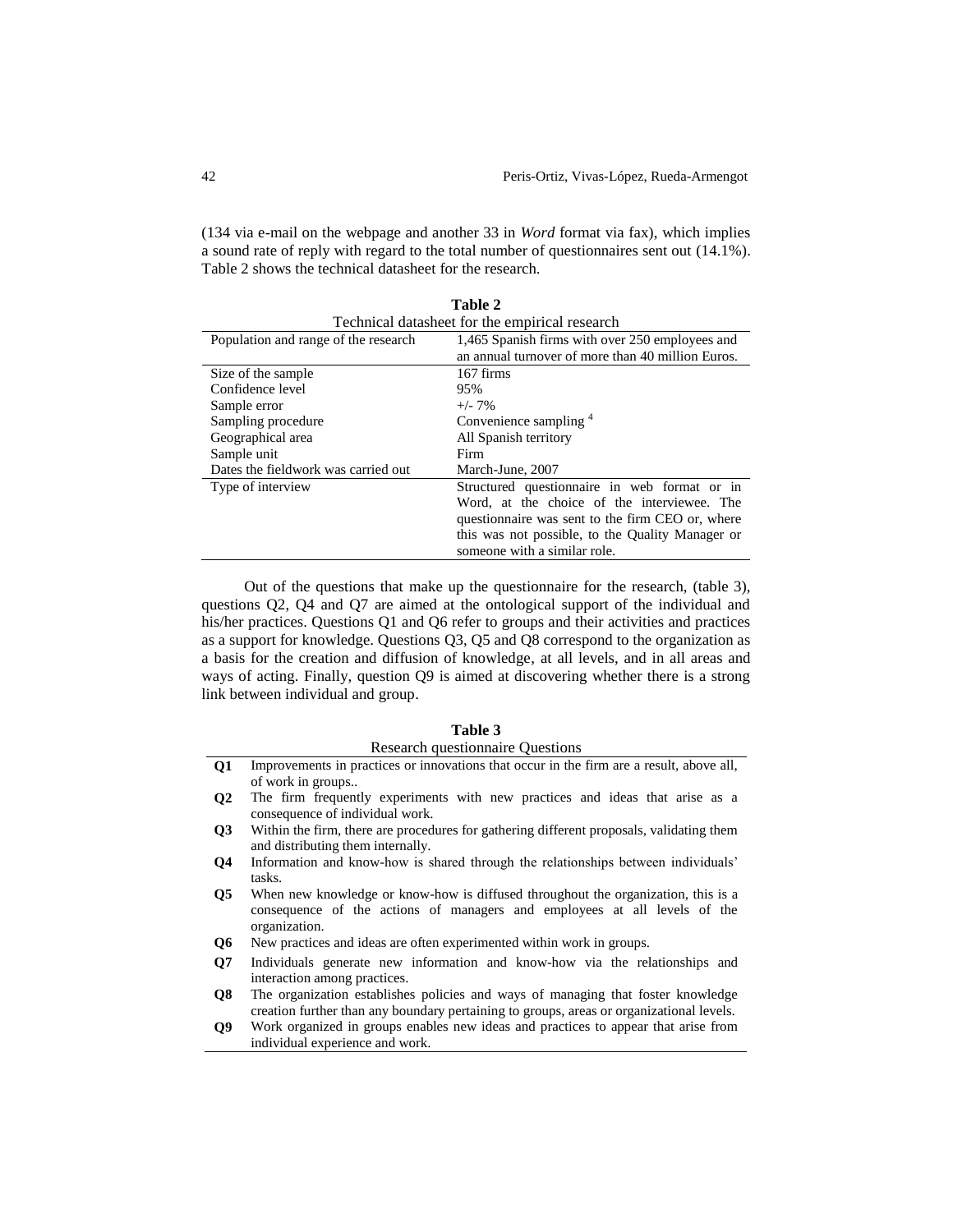# **B. Data Analysis**

The study of which are the ontological supports upon which the creation and/or diffusion of knowledge takes place consists, firstly, of obtaining satisfactory value for the Cronbach alpha. The value obtained was 0.729, which is satisfactory for the internal consistency of the questions asked. Secondly, by applying the principal components method, an exploratory factor analysis is obtained that indicates which are e ontological dimensions or supports of knowledge. Finally, a confirmatory factor analysis is applied, estimating the parameters via the maximum likelihood method

The exploratory factor analysis identifies two ontological dimensions (table 4), with acceptable values both for the KMO index (0.801) and for the Bartlett sphericity test (associated p-value < 0.05). Only the items with a score of over 0.60 in the rotated component matrix are considered for the formation of the dimensions, and we have followed the criteria that the values themselves should be greater than one. The total explained variance is 62.98% (table 4).

In order to obtain the values indicated for the KMO and Bartlett sphericity test, the variables corresponding to P2 and P4 were removed.

| Exploratory factor analysis                          | Dimension 1 | Dimension 2 |  |  |  |
|------------------------------------------------------|-------------|-------------|--|--|--|
| Q1                                                   | 0.693       | 0.228       |  |  |  |
| Q <sub>3</sub>                                       | 0.120       | 0.888       |  |  |  |
| Q <sub>6</sub>                                       | 0.805       | 0.171       |  |  |  |
| Q7                                                   | 0.738       | 0.203       |  |  |  |
| Q <sub>9</sub>                                       | 0.735       | 0.175       |  |  |  |
| Q <sub>5</sub>                                       | 0.234       | 0.840       |  |  |  |
| Q <sub>8</sub>                                       | 0.288       | 0.632       |  |  |  |
| Bartlett sphericity test = $340.24$ (p-value < 0,00) |             |             |  |  |  |
| Kaiser-Meyer-Olkin Index $(KMO) = 0.801$             |             |             |  |  |  |

**Table 4** Ontological supports or dimensions of knowledge

Once the number of dimensions had been determined and having observed the composition of their factor loadings, these were *ontological individual-group support for knowledge* for dimension 1, and *organizational (and institutional) ontological support for knowledge* for dimension 2. Dimension 1 explains 33.76% of the variance and confirms hypothesis 2. Dimension 2 explains 29.22% of the variance and confirms hypothesis 3.

In the consistency analysis of each of the dimensions, a value of 0.766 was obtained for the first dimension and 0.756 for the second. According to Hair *et al*. (1998) the results obtained do not pose any type of problem in terms of internal consistency.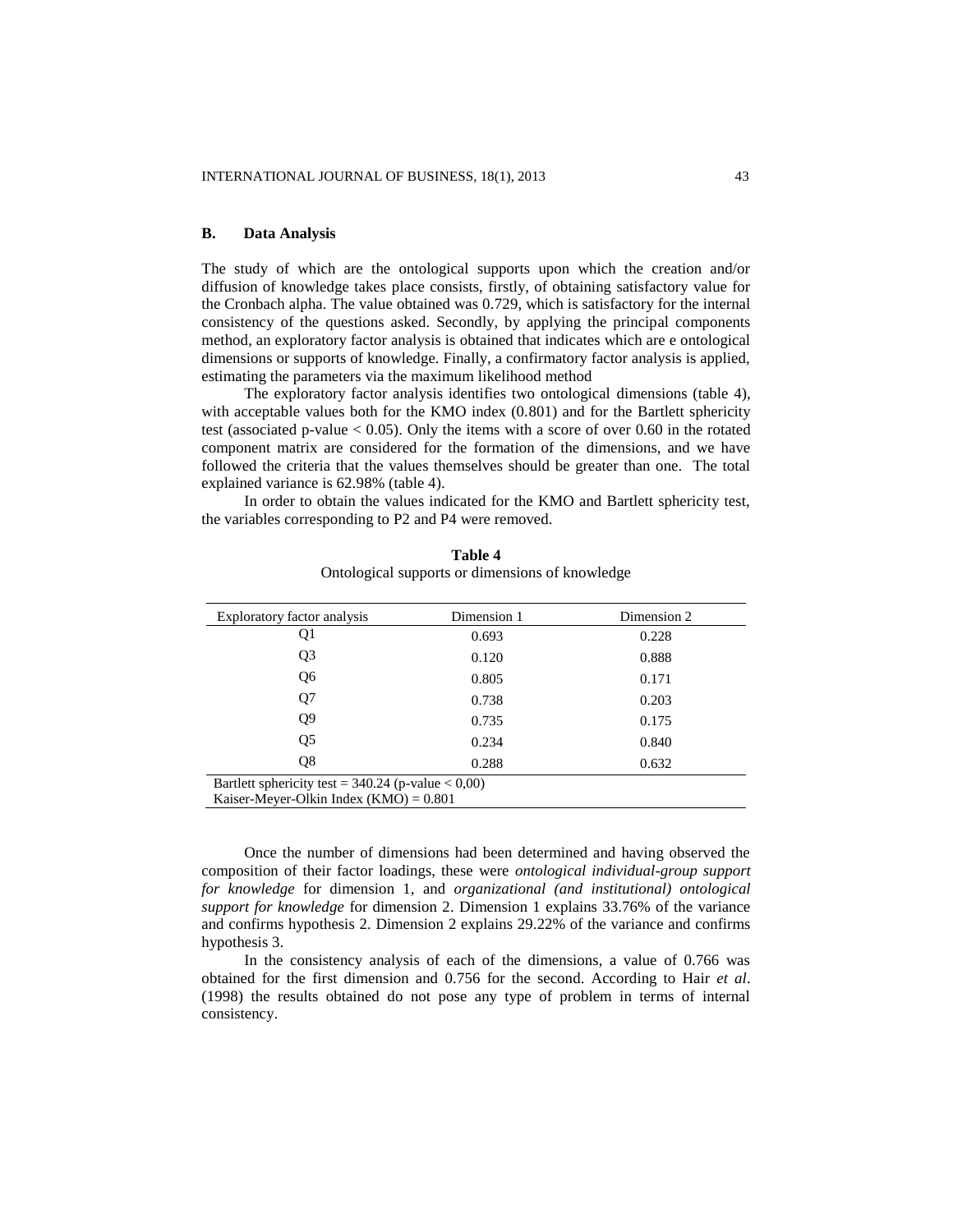Figure 2 shows, as the final step in the empirical study, a confirmatory factor analysis applied to the results of the previous one. The estimation of parameters is again based on the maximum likelihood method.

It can be observed that all the coefficients from the structural model reach values of over 0.5, which is the minimum value recommended (Hair *et al*., 1998), and they all statistically vary from zero with a 95% level of significance.

The results of the fit are acceptable (Hair *et al*., 1998). The values for NFI, CFI and IFI are close to one. The root mean square error of approximation (RMSEA) shows a value close to zero and the p-value associated with the chi-square contrast is greater than 0.05. It can thus be concluded that the sample has a good fit with the proposed model of two factors or two *ontological supports for knowledge.* 



**Figure 2** Value of the standardized estimated parameters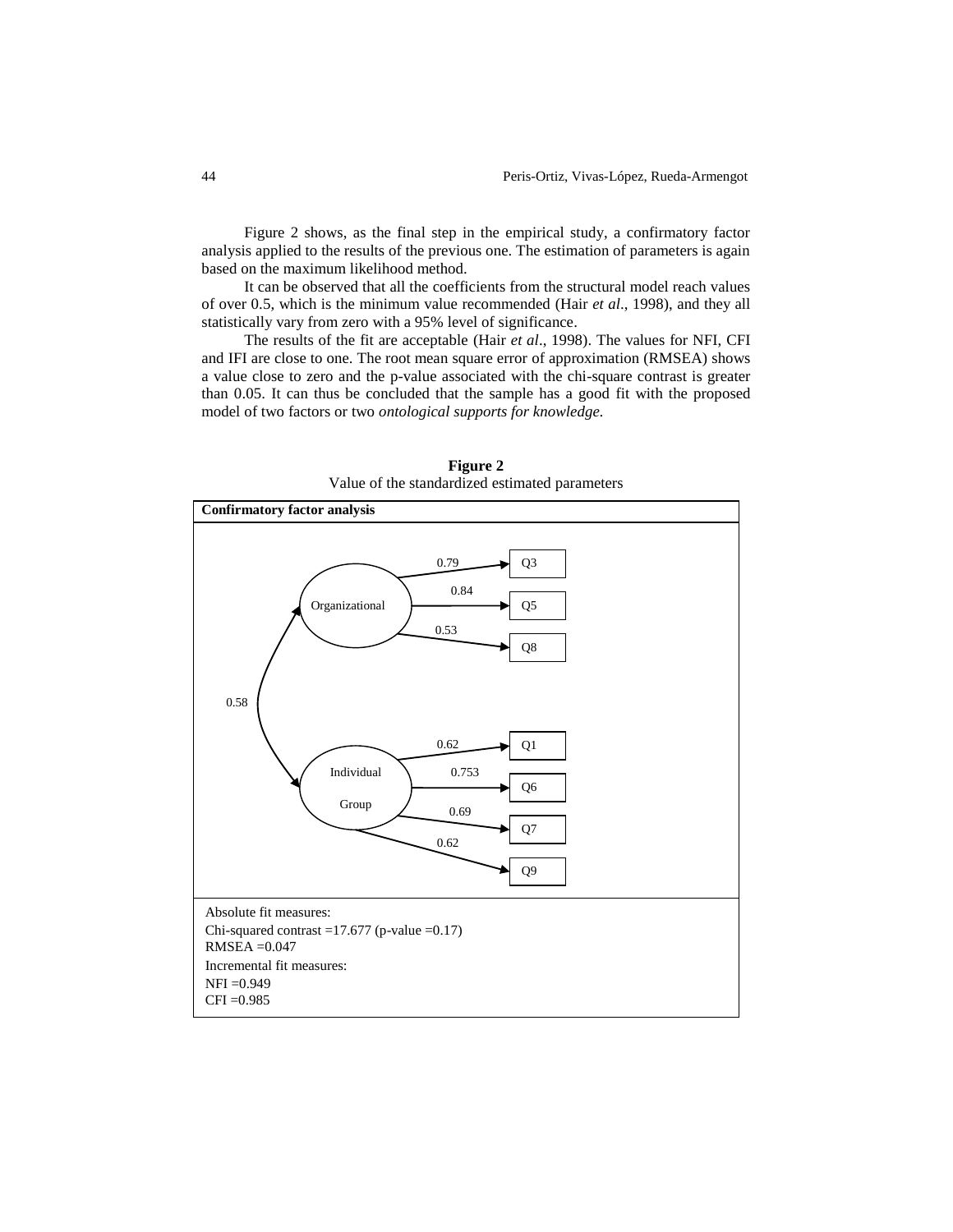## **V. DISCUSSION OF THE RESULTS AND CONCLUSIONS OF THE STUDY**

The empirical research allows us to establish which dimensions are the *ontological supports* for the sample of large Spanish firms examined. Between the proposal of Crossan, Lane and White (1999), who suggest individual, group and organizational levels of knowledge support and that of Nonaka and Takeuchi (1995) who propose individual-group and organizational levels, the study inclines more towards the latter.

The exploratory factor analysis groups questions Q1 and Q6, which refer to the creation of knowledge in groups, into a single factor, along with question Q7, based on the contributions to information and now-how as a result of individual actions, and Q9, which relates groups and individuals in knowledge creation. This evidently corresponds to the *individual-group ontological support* for knowledge. Questions Q3, Q5 and Q8 are grouped together in the other factor, which deals with *ontological organizational or institutional support*.

Thus is the result of the empirical study, in which the close relationship between practice and knowledge creation (Spender, 2008) and team technologies (Alchian and Demsetz, 1972), lead to joint forms of production and knowledge creation in the different areas of the firm.

For Nonaka and Takeuchi (1995) and for Nonaka in general (Nonaka, 1994; Nonaka, Toyama and Konno, 2001), practice, and the conditions of an organizational context that stimulate adequate involvement and behavior (the concept of "Ba") highlight the importance of ontological support, pointing out the interactions between the individual-group level of support of knowledge and organizational support. However, the cognitive approach to which these authors belong means that *conception of the context in which practice occurs* stays within the framework of social and institutional relationships.

In this sense, and as a theoretical contribution of this article, our repeated allusions to the physical, technical and social reality as an ontological support of knowledge transcend the organizational context and the strict framework of social relationships. The nature of materials and the simplicity or complexity of the technology used (Perrow, 1967), broaden the contextual conditions of knowledge to the physical and technical characteristics of work (operational or managerial); and this opens up a stream of research that should be incorporated into the agenda of knowledge management.

Tsoukas (1996) and Spender (1996, 2007, 2008) come close to the line of research proposed but a more explicit recognition of the importance of the physical and technological context is required (engineering, sociology, and economy). This implies, as always happens with innovation, breaking down boundaries, extending the field of knowledge management to how knowledge is produced in relation to materials, different technologies, the social context and behavior. If practice is, in effect, an essential issue for the formation of knowledge, what we are proposing indispensable.

In future studies along these lines, we will attempt to advance along this road, which has now become a proposal for knowledge management.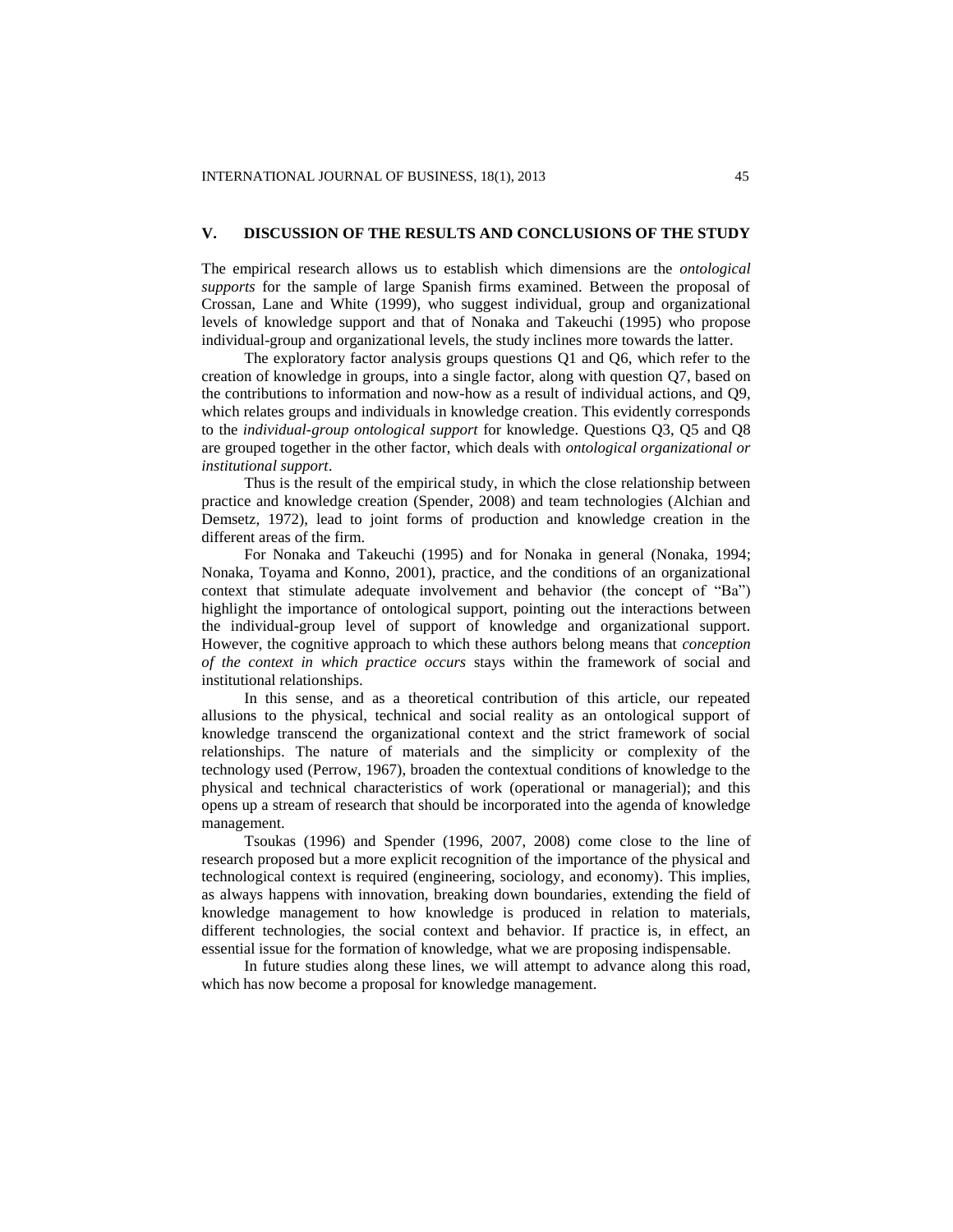#### **ENDNOTES**

- 1. Nonaka and Takeuchi (1995), also refer to interorganizational knowledge.
- 2. In the words of Spender (2008: 162) "The naive presume knowledge is a 'cognition' or mental representation of reality, and bad or false knowledge is that which is inconsistent with 'the facts' of reality. The underlying assumption is that we can check the quality of this knowledge directly against the 'facts', against the reality represented."
- 3. Innovative firms, Readers in their sectors, bring about change; less advanced firms, which survive by imitating leader firms, adapt to these changes.
- 4. We thus call the formation of the sample via the sample units that were accessible (or that answered the questionnaire).

#### **REFERENCES**

- Alchian, A.A., and H. Demsetz, 1972, "Production, Information Cost and Economic Organization," *American Economic Review*, 62, 5, 777-795.
- Arrow, K.J., 1973, *Information and Economic Behavior*, Stockholm: Federation of Swedish Industries.
- Becker, G.S., 1993, *Human Capital: A Theoretical and Empirical Analysis, with*  Special Reference to Education (3<sup>rd</sup> ed.), Chicago: University of Chicago Press.
- Burns, T., and G.M. Stalker, 1961, *The Management of Innovation*. London: Tavistock Publications Ltd.
- Child, J., 1997, "Strategic Choice in the Analysis of Action, Structure, Organizations and Environment," *Organization Studies*, 18, 43-76.
- Crossan, M.M., H.W. Lane, and R.E. White, 1999, "An Organizational Learning Framework: from Intuition to Institution," *Academy of Management Review*, 24, 3, 522-537.
- Donaldson, L., 2001, *The contingency Theory of Organizations*. London: Sage Publications.
- Fama, E.F., and M.C. Jensen, 1983a, "Agency Problems and Residual Claims," *Journal of Law and Economics*, 26, 327-349.
- Fama, E.F., and M.C. Jensen, 1983b, "Separation of Ownership and Control," *Journal of Law and Economics*, 26, 301-325.
- Hair, J.F., R.E. Anderson, R.L. Tatham, and W.C. Black, 1998, *Multivariate data analysis*, Prentice Hall, Upper Saddle River, New Jersey,
- Hambrick, D.C., 2007 "Upper Echelons Theory: An Update," *Academy of Management Review*, 32, 2, 334-343.
- Hamel, G., and C.K. Prahalad, 1994, *Competing for the Future*, USA: Harvard Business School Press.
- Hayek, F.A., 1945, "The Use of Knowledge in Society," *American Economic Review,*  35, 4, 1-18.
- Mir, R., and A. Watson, 2000, "Strategic Management and the Philosophy of Science: the Case of a Constructivist Methodology," *Strategic Management Journal*, 21, 9, 941-953.
- Nelson, R.R., and S.G. Winter, 1982, *An Evolutionary Theory of Economic Change*, Cambridge, MA: Harvard University Press.